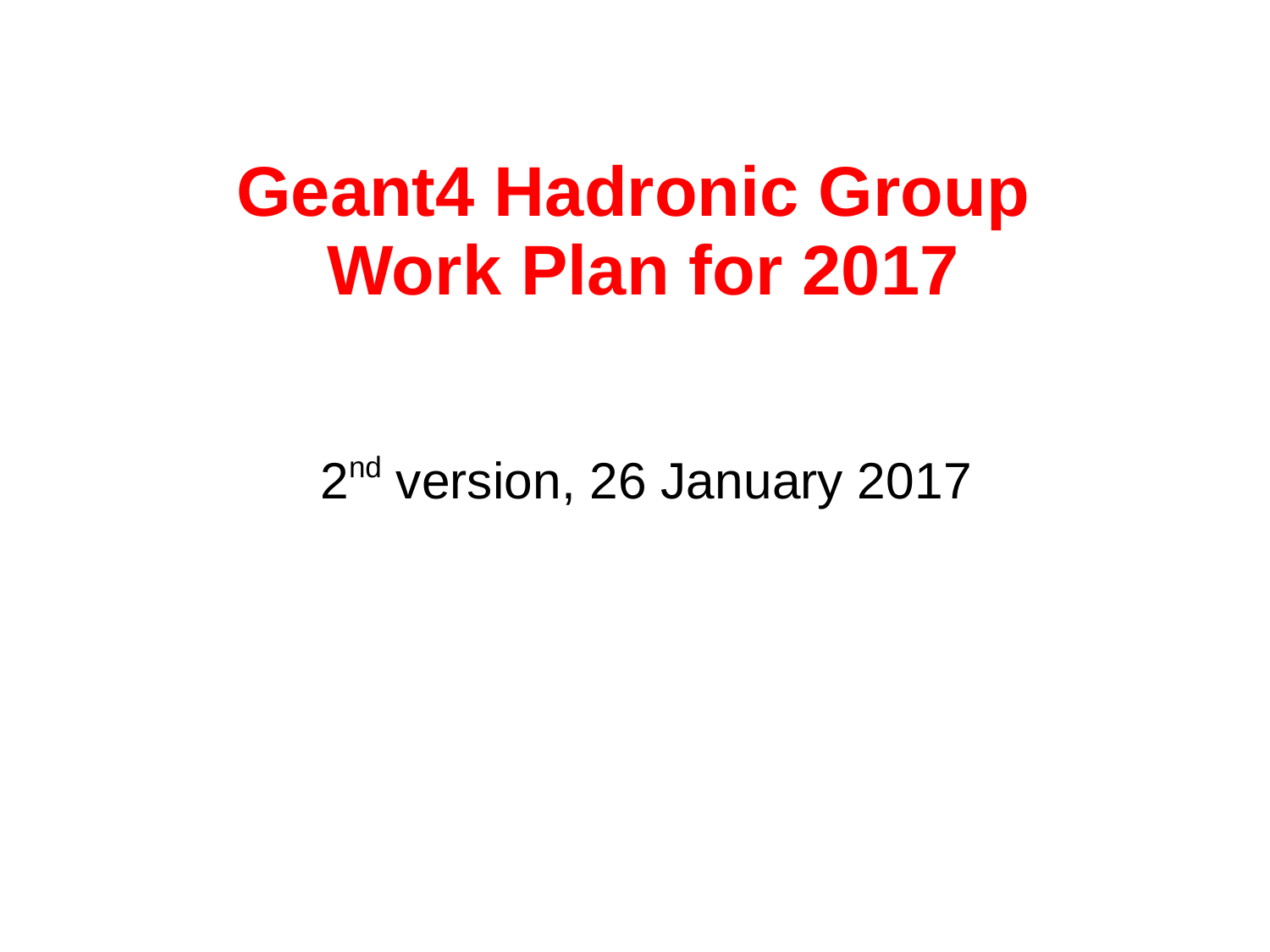# String models (1/2)

- Implementation of rotating strings in FTF model
	- V. Uzhinsky
- Revision and improvement of **QGS** (additional reggeon exchanges and transverse-mass distributions...)
	- V. Uzhinksy
- Tuning and validation of **QGS**
	- V. Uzhinksy
- Documentation and journal papers for **FTF** and **QGS**
	- V. Uzhinksy
- Hadronic shower effects of **FTF** and **QGS**
	- A. Ribon
- Code improvements of **FTF** and **QGS**
	- A. Ribon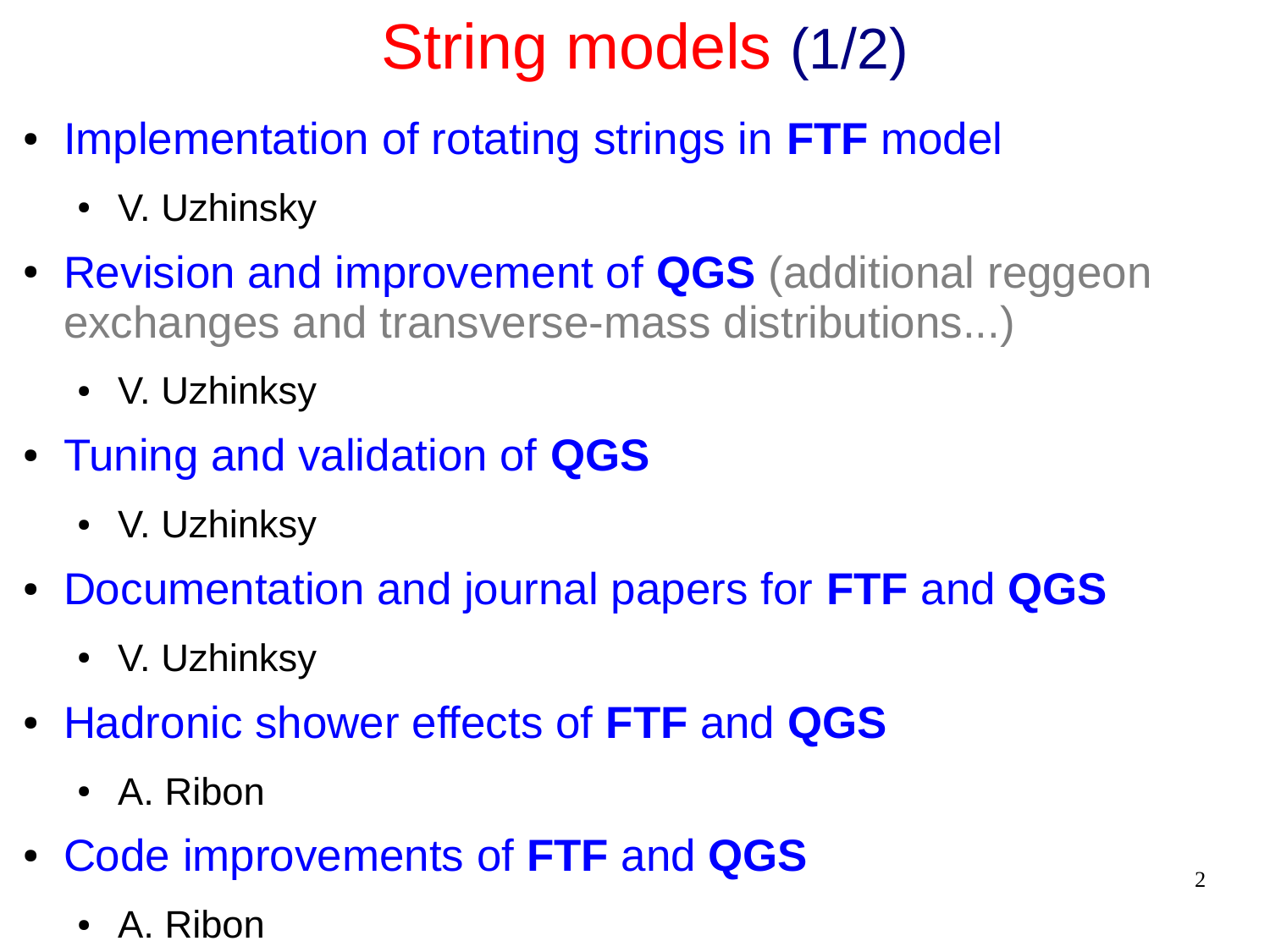## String models (2/2)

- Tuning and validation of **FTF** model for strange meson and hyperon production in proton and anti-proton interactions with proton and nuclei
	- A. Galoyan
- Extension of the validation test-suite for string models (test22) with the above data, and for nucleus-nucleus; inclusion also of neutron production in proton and anti-proton interactions with nuclei (comparing also BERT)
	- A. Galoyan
- Further improvements and validation of HIJING for p-Pb and Pb-Pb collisions at LHC
	- K. Abdel-Wagel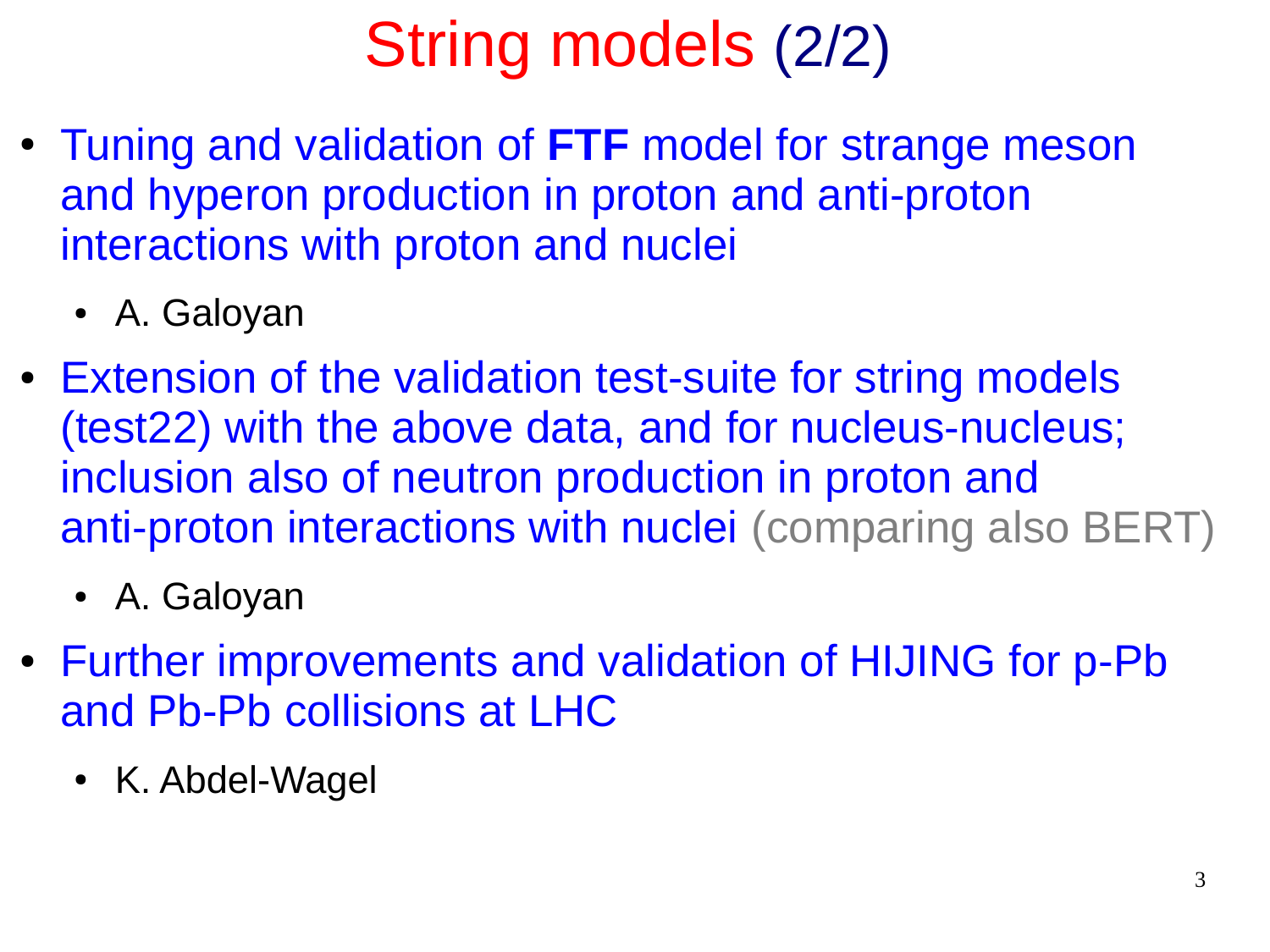#### Intra-nuclear Cascade models

- **Bertini**
	- Parameter tuning
		- Dennis Wright
	- Maintenance and user-support
		- Dennis Wright & M. Kelsey
- Maintenance of **Binary** model
	- G. Folger
- **INCL++** model
	- Extension to strange hadrons
		- J-C. David
	- Maintenance
		- J-C. David & D. Mancusi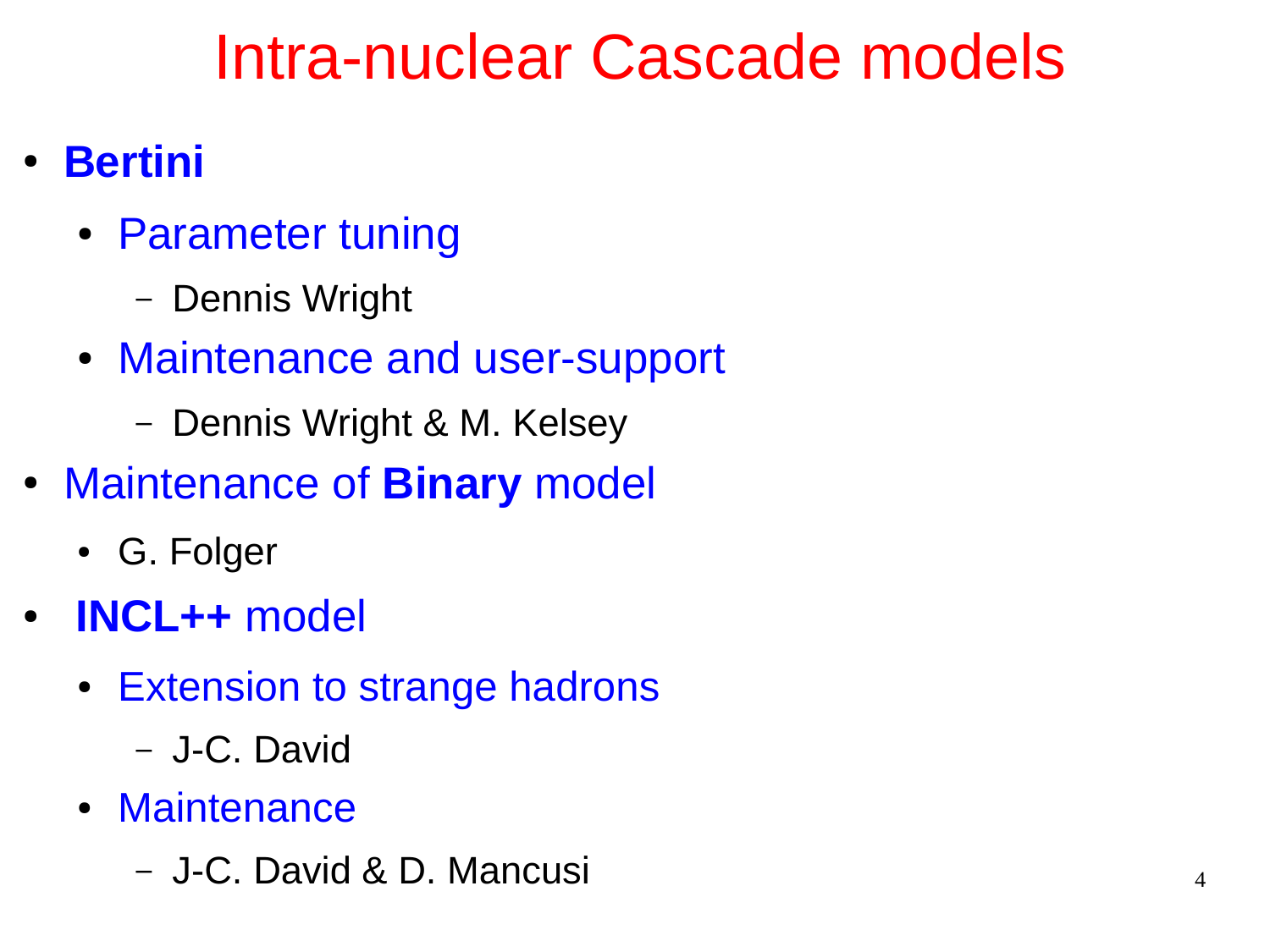## Precompound / De-Excitation models

- Making the new GEM model the default
	- V. Ivanchenko
- Complete the work on the emission of correlated gammas
	- J. Detwiler, V. Ivanchenko
- Inclusion of angular-momentum conservation in precompound/de-excitation models
	- J.M. Quesada Molina
- Tuning of precompound/de-excitation models
	- V. Ivanchenko & J.M. Quesada Molina
- Improve CPU and memory performance of de-excitation
	- V. Ivanchenko
- Validation
	- M. Cortes, V. Ivanchenko, M. Taylor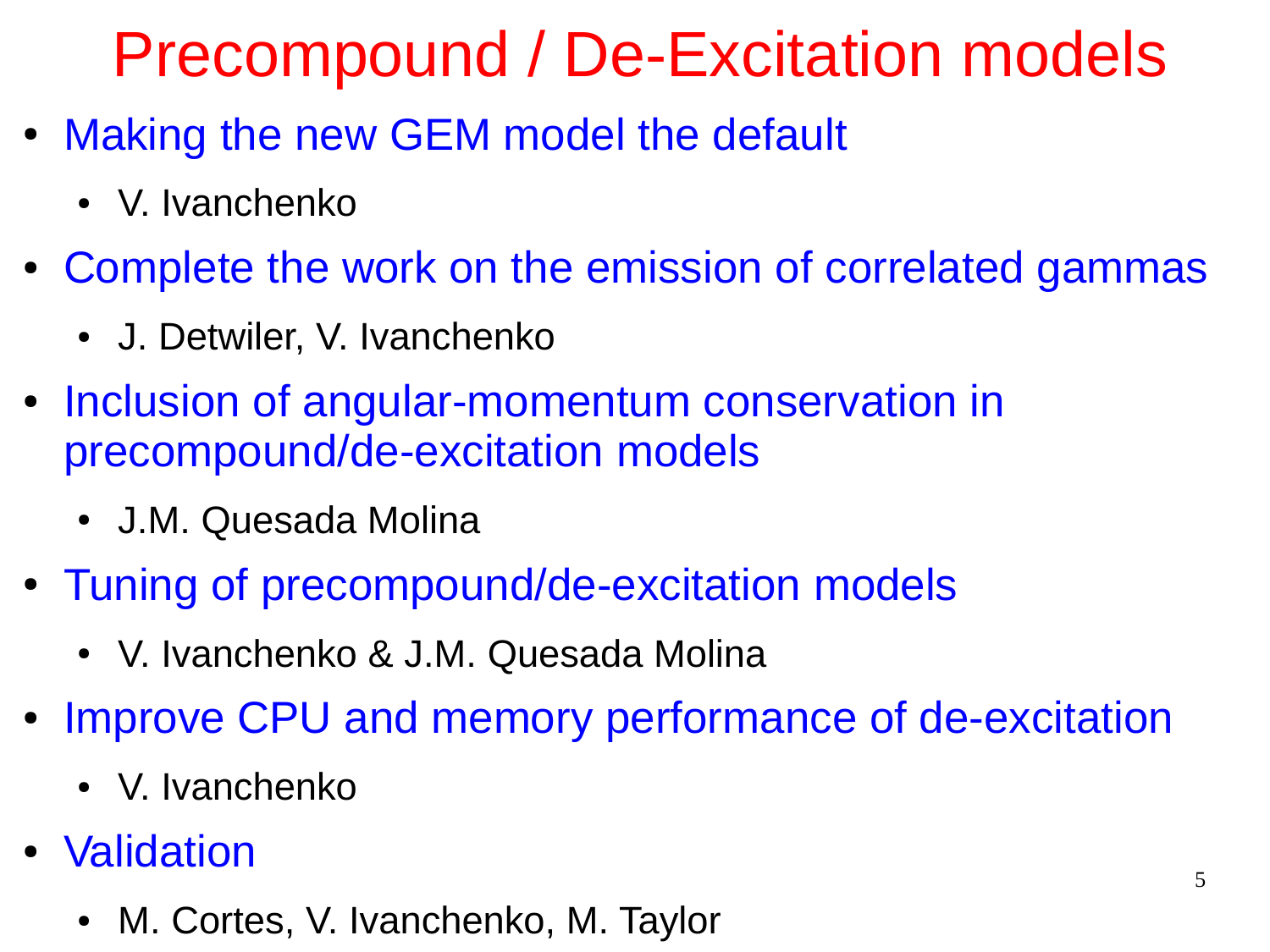## ParticleHP model (1/2)

- Maintenance and support of ParticleHP
	- P. Arce & T. Koi
- Validation of ParticleHP for charged particles
	- E. Mendoza & D. Cano Ott
- Treatment of the reactions:  $(d, p)$ ,  $(t, p)$ ,  $(t, d)$ ,  $(He3, p)$ , (He3, d), (He3, t),  $(\alpha, p)$ ,  $(\alpha, d)$ ,  $(\alpha, t)$ ,  $(\alpha, He3)$ 
	- E. Mendoza & D. Cano Ott
- Update of LEND package, T. Koi
- Update of G4LEND (LLNL low energy nuclear data interface) and GIDI (General Interaction Data Interface)
	- B. Beck, T. Koi, J. Verbeke, Douglas Wright
- Maintenance of the Fission Fragment module, B. Wendt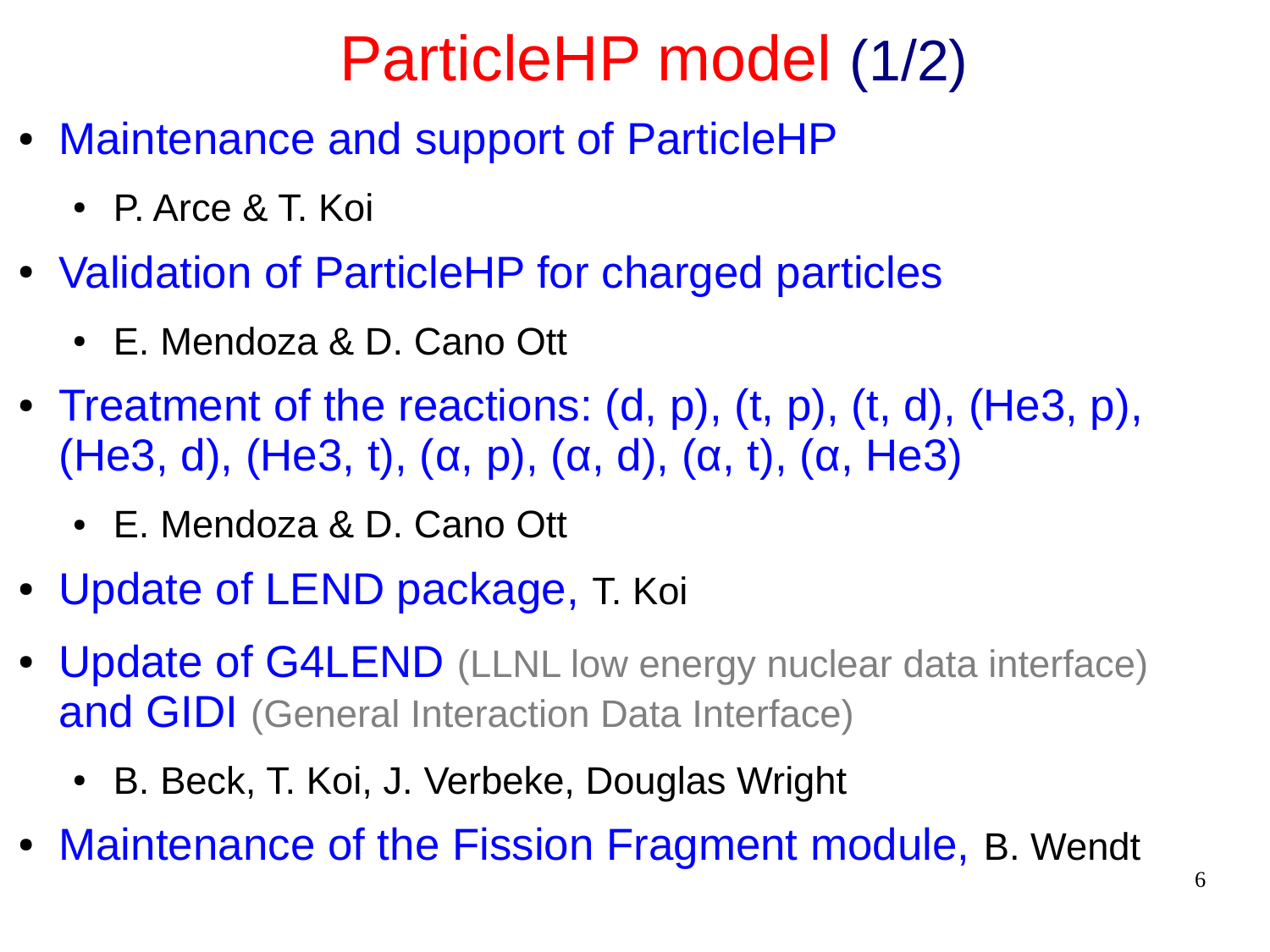## ParticleHP model (2/2)

- Maintenance and update of the IAEA Geant4 neutron data libraries website
	- E. Mendoza & D. Cano Ott
- Creation and validation of new neutron data libraries released recently
	- E. Mendoza & D. Cano Ott
- Integration of NCrystal (model of ~meV neutron scattering in both poly- and single-crystals) in Geant4, with documentation and a few examples
	- X. Cai & T. Kittelmann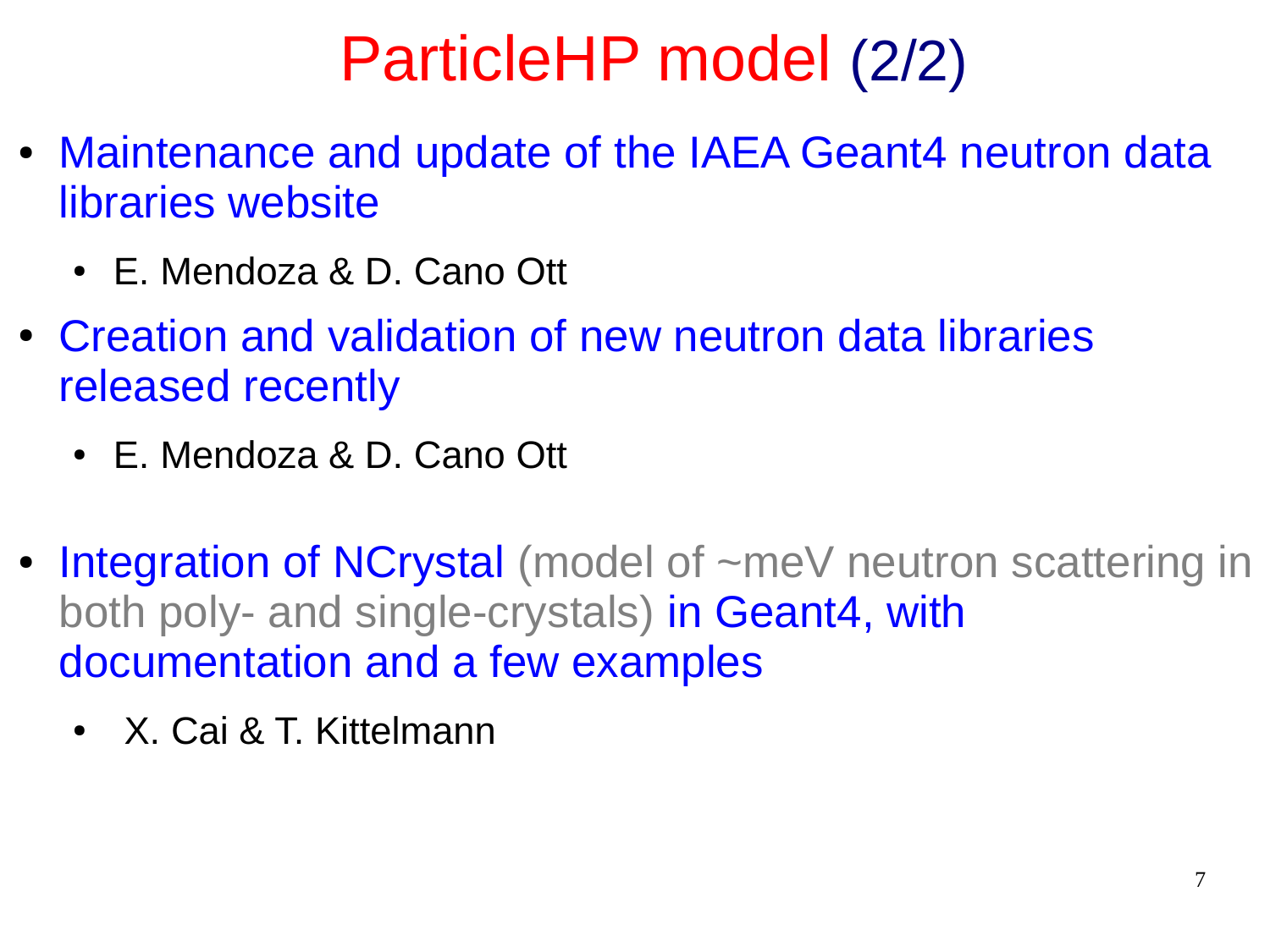#### Radioactive Decay model (1/2)

- Radioactive decay improvements
	- Dennis Wright
- Extension to Super Heavy Elements (SHE)
	- L. Sarmiento
- Beta-delayed emissions of protons and neutrons
	- L. Sarmiento
- Support and validation of the new nucleon emission channels
	- T. Koi
- Maintenance of the RDM & PhotoEvaporation data-sets
	- L. Desorgher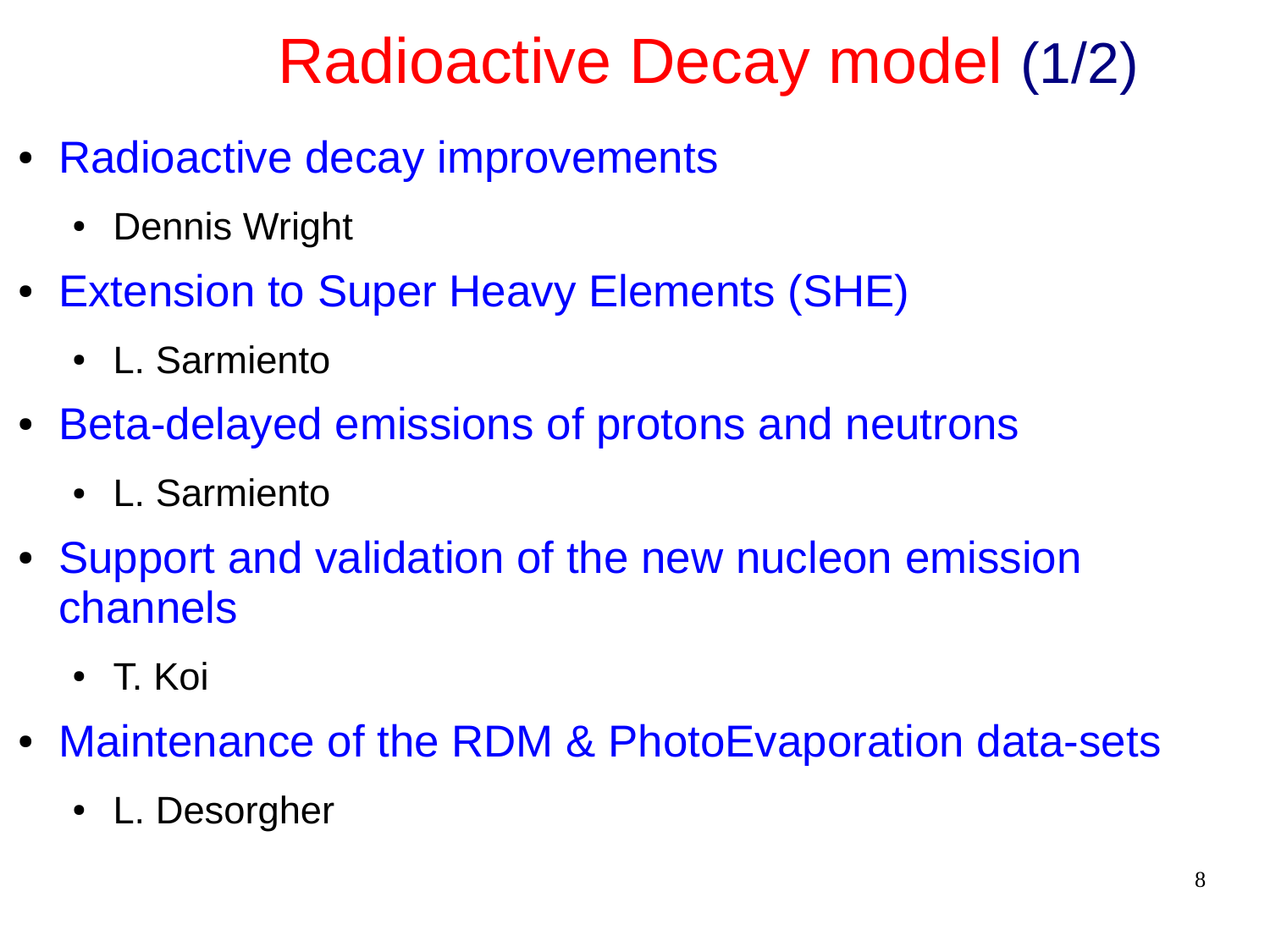## Radioactive Decay model (2/2)

- More tests of RDM to be included in system testing
	- L. Desorgher
- RDM biasing improvements
	- A. Howard
- Other contributions : F.Lei, M.Maire, M.Taylor, M.Venhart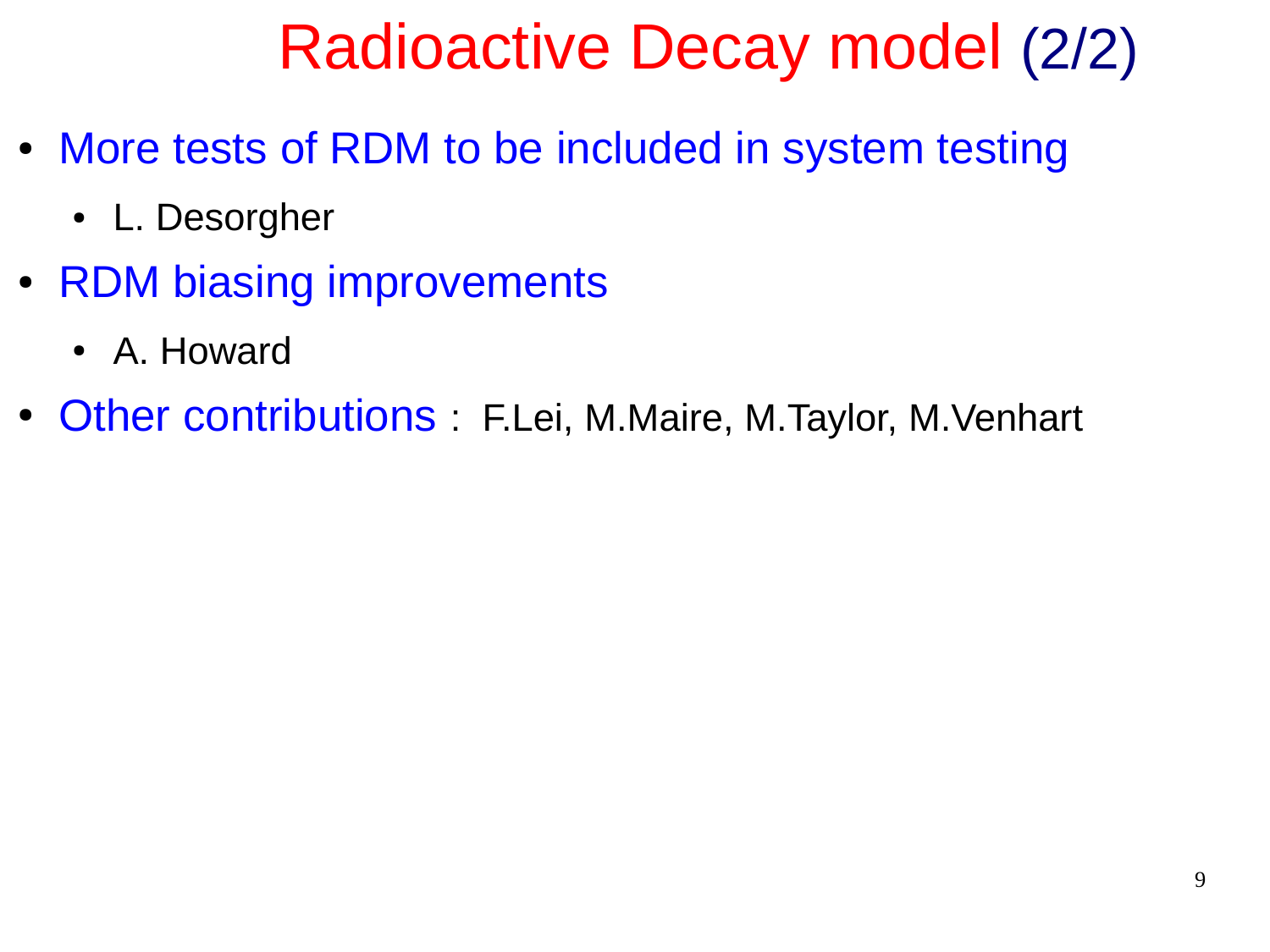## Other models (1/2)

- Improvement of the **photo-nuclear** model
	- Dennis Wright
- Maintenance and support of the **QMD** package
	- T. Koi
- Enhacing **muon capture** framework
	- K. Lynch & K. Genser
- Implementation of a Ion Coulomb excitation model
	- M. Taylor
- Review of hadron elastic models (in particular the diffuse model)
	- W. Pokorski
- Design interface for accessing hadronic parameters
	- T. Koi & J. Yarba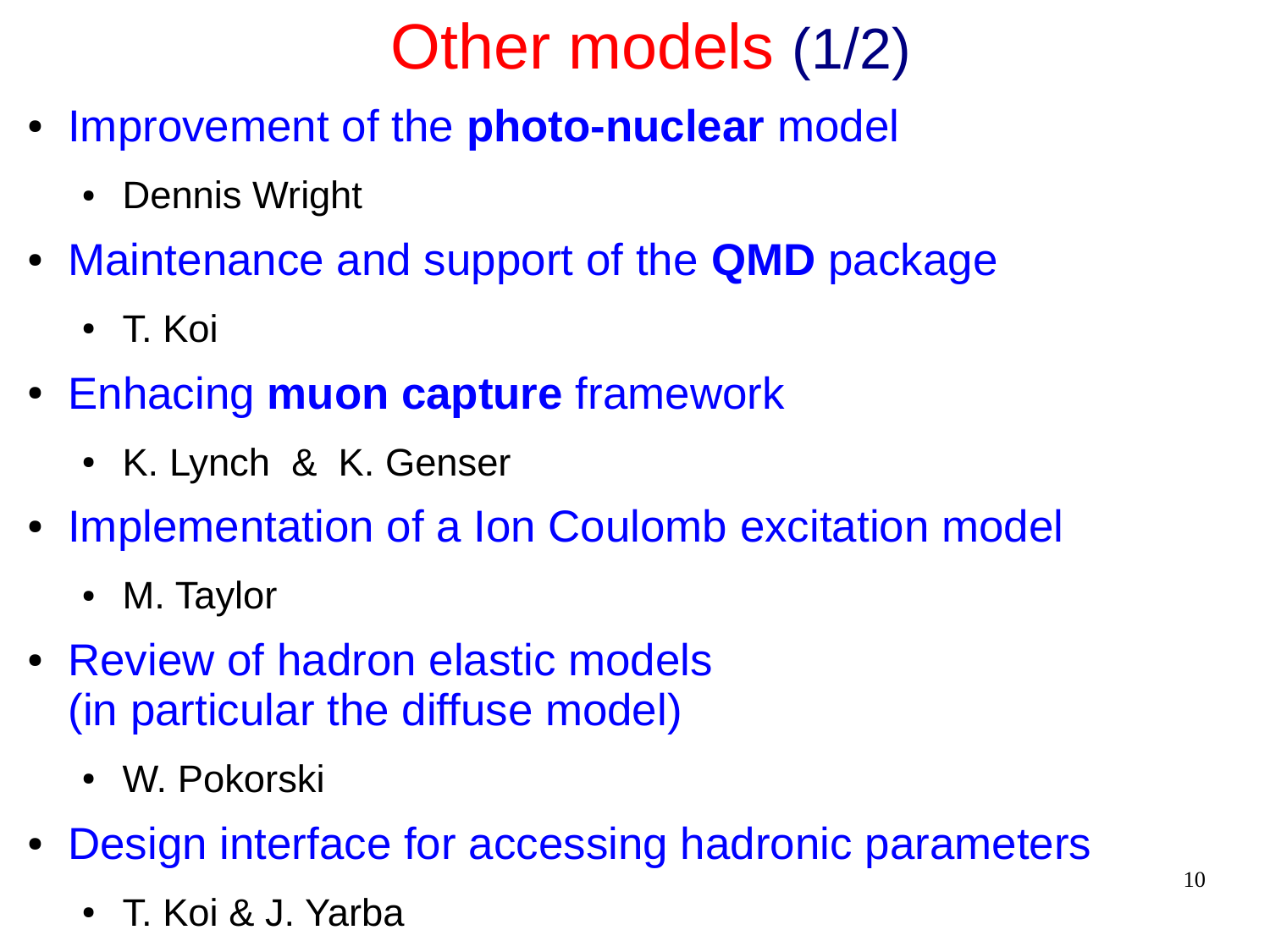## Other models (2/2)

- Convert **TARC** into *test15* to be run in nightlies
	- A. Howard
- Validation with **n** TOF
	- M. Cortes
- Maintenance and periodic execution of *test30* and *test45*
	- A. Ivanchenko
- Validation of low-energy (< 100 MeV) hadronic models for protons and ions
	- INFN : P. Cirrone, *C. Mancini*, L. Pandola
- **Neutrino** interactions:
	- Complete the Geant4 interface to **GENIE** , D. Wright
	- 11 • R&D for neutrino-nucleus final state generator, V. Grichine
	- R&D for neutrino-nucleus integral cross section, V. Grichine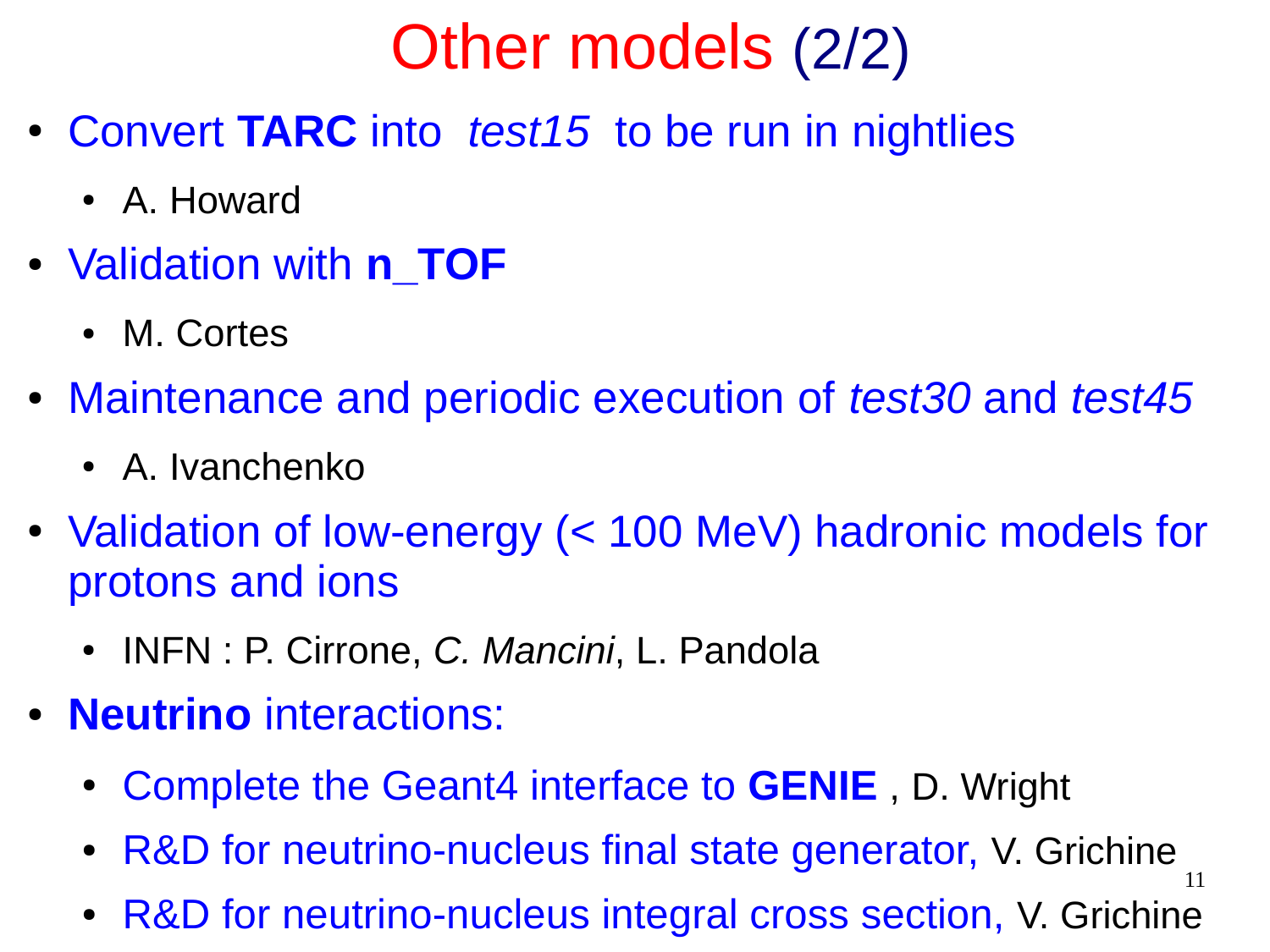#### Cross Sections

- Complete test suite for hadronic cross sections (with data)
	- W. Pokorski
- Review (physics & code) of the Glauber-Gribov cross sections
	- W. Pokorski
- Review and update G4NEUTRONXS data set
	- V. Ivanchenko
- Review and update of the Barashenkov-Glauber-Gribov (BGG) cross sections
	- V. Ivanchenko
- Inclusion of the fast hadronic cross section system, and its validation
	- A. Dotti